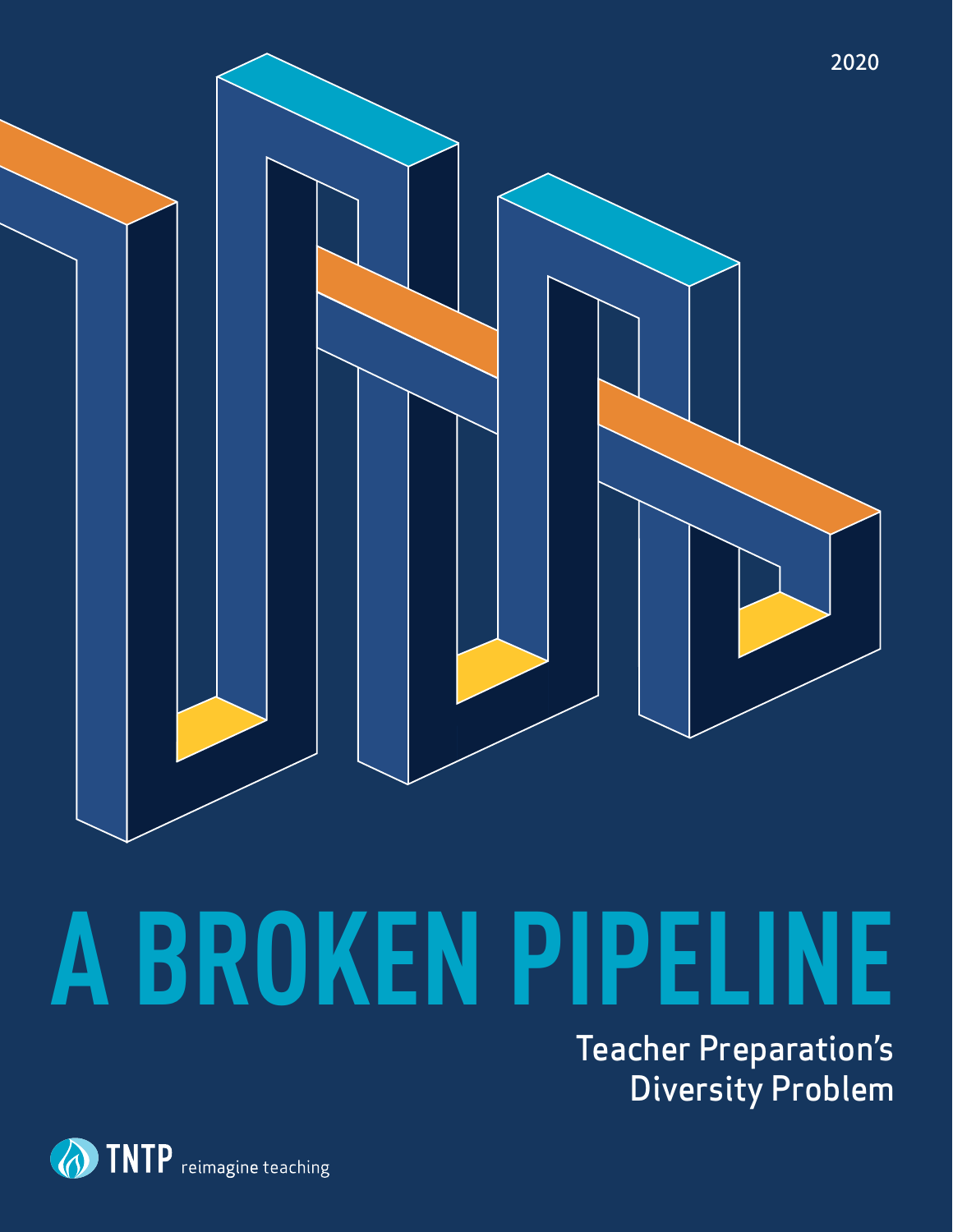# INTRODUCTION

The United States needs more teachers of color. A growing body of research shows that all students benefit from having teachers of color, in the form of greater engagement, higher achievement, and cross-cultural interactions that can work against harmful stereotypes.<sup>1</sup> For students of color, the benefits are even more significant. Students with the same race as their teacher are more likely to complete high school and go to college, less likely to be suspended, and more likely to be referred to gifted and talented programs. For Black students, having just one Black teacher in elementary school can improve their lives far into adulthood.<sup>2</sup>

Yet across the country, teachers don't look like the students they serve. While 53% of students in the United States identify as people of color<sup>3</sup>, 80% of teachers are white.<sup>4</sup> And 40% of public schools don't have a single teacher of color.<sup>5</sup> This is a massive challenge: to get to a point where teacher demographics mirror current student demographics, we'd need an additional one million teachers of color.

There's never been a more important moment to tackle this challenge. Our national reckoning with racial injustice has sparked long-overdue conversations about how our education and other systems have historically failed people of color, along with urgent calls to improve them. Closing the teacher diversity gap is one of the most important steps we could take to make public education more equitable.

It's a complex problem with many causes, from certification rules that prioritize test scores over teaching ability, to latent bias in district recruitment and hiring processes, to school cultures that too often fail to help teachers of color build long careers in the classroom. But one cause has largely escaped scrutiny: the diversity—or lack thereof—in teacher preparation programs.

More than 400,000 prospective teachers attend more than 25,000 teacher preparation programs across the country. Of those, the vast majority are white. These programs

quite literally build our current and future teaching workforce and decide what it will look like. Their recruitment practices determine which people consider the teaching profession. Their admissions offices pick which people will—and will not—have the opportunity to become educators. Their institutional cultures affect which students graduate, and which do not. And on balance, these programs are nearly as white as the teaching workforce overall.

In short, the diversity gap between teachers and students will persist until we close the teacher prep diversity gap. While this is a national challenge, the scope and potential solutions vary considerably across states. Understanding the scale of the teacher prep diversity gap locally is the first and most important step toward addressing it—and it's what we hope to shed light on in this analysis.

Using publicly available data, we compared the percentage of enrollees of color in teacher preparation programs to the percentage of students of color in the public K-12 system for each state. We used that to calculate the size of each state's teacher prep diversity gap, allowing us to see the scope of the problem at the state level and identify national and regional trends. We also highlight individual teacher preparation programs that are—and are not—recruiting teacher candidates of color. Finally, we provide a series of recommendations for programs, districts, and state governments.

It's worth emphasizing that we are not suggesting that teacher preparation programs are solely responsible for creating or solving the lack of diversity in the teaching profession. State governments, school districts, and even individual schools all have important roles to play in bringing more teachers of color into the classroom and ensuring they stay. But because schools can only choose from the teachers preparation programs give them, there's no substitute for more of those programs making diversity a top priority.

<sup>1</sup> For a summary of recent research, see Bristol, Travis J., Javier Martin-Fernandez. (2019). The Added Value of Latinx and Black Teachers for Latinx and Black Students: Implications for the Reauthorization of the Higher Education Act. (EdWorkingPaper: 19-93). Retrieved from Annenberg Institute at Brown University: https://doi.org/10.26300/ czw4-4v11; Carner-Thomas, D. (2018). Diversifying the teaching profession: How to recruit and retain teachers of color. Palo Alto, CA: Learning Policy Institute

2 Gershenson, Seth et al. (2018). The Long-Run Impacts of Same-Race Teachers, NBER Working Papers 25254, National Bureau of Economic Research, Inc.

3 U.S. Department of Education, National Center for Education Statistics. (2018). Table 203.50: Enrollment and percentage distribution of enrollment in public elementary and secondary schools, by race/ ethnicity and region: Selected years, fall 1995 through fall 2028. In U.S. Department of Education, National Center for Education

Statistics (Ed.), Digest of Education Statistics (2017 ed.). Washington, DC: Author. Retrieved from https://nces. ed.gov/programs/digest/d18/tables/ dt18\_203.50.asp?current=yes.

4 U.S. Department of Education, National Center for Education Statistics. (2018). Table 209.10: Number and percentage distribution of teachers in public and private elementary and secondary schools, by selected teacher characteristics: Selected years, 1987-88 through 2015-16. In U.S. Department of Education, National Center for Education Statistics (Ed.), Digest of Education Statistics (2017 ed.). Washington, DC: Author. Retrieved from https://nces.ed.gov/programs/digest/d17/ tables/dt17\_209.10.asp?current=yes

5 National Collaborative on Diversity in the Teaching Force. (2004). Assessment of diversity in America's teaching force: A call to action. Washington, DC: National Education Association.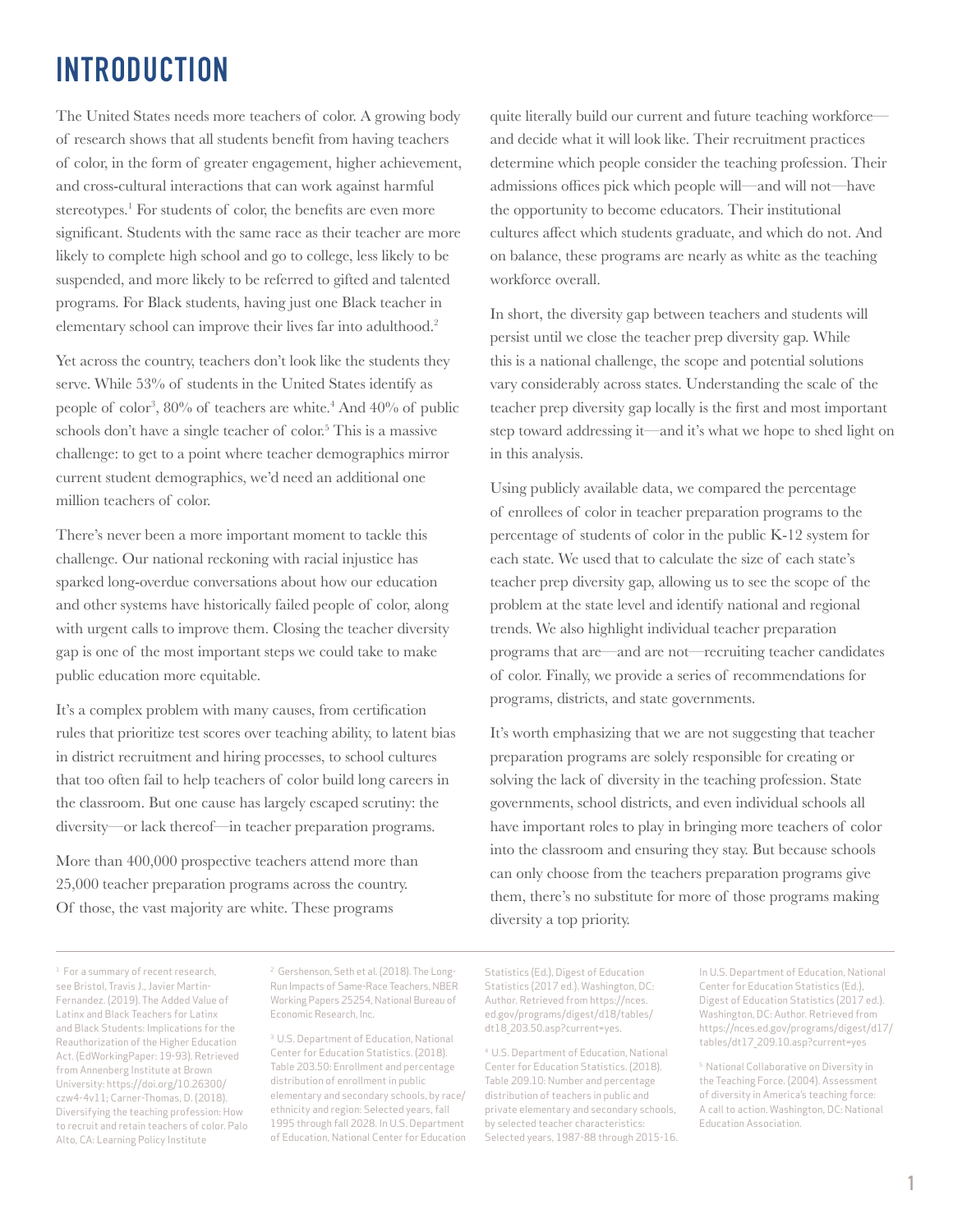# **METHODOLOGY**

# DEFINING THE TEACHER PREP DIVERSITY GAP

Each year, the U.S. Department of Education compiles data on the total number of teacher preparation enrollees by state and program, disaggregated by race. We analyzed data from 2017-18 school year, the most recent year available as of publication.

We used the data to compare the demographics of teacher preparation program enrollees with the demographics of public school students in each state—because we believe the teacher workforce should ultimately mirror the racial demographics of the students it serves. This allowed us to calculate the "teacher prep diversity gap" in each state: the difference between the percentage of students who identified as white and the percentage of teacher prep enrollees who identified as white during the 2017-18 school year.

We inferred diversity from white program enrollees and students instead of those who affirmatively identified as people of color because some program enrollees elected not to identify their race meaning the data may slightly underestimate the number of teachers of color in some programs/ states. Focusing on the percentage who identified as white allows us to confidently say that teacher prep diversity gaps are at least a certain size.

We used states as the unit of analysis (instead of regions or individual school systems) for two reasons. First, state policy plays a critical role in creating and addressing the diversity gaps we analyzed—and we believe policymakers should work toward achieving demographic parity between teachers and students across their states. Second, it would be extremely difficult to make a fair comparison between individual programs and the population of students they serve, since programs often partner with multiple districts. Comparing a state's teacher preparation enrollment to its public school enrollment is the fairest comparison.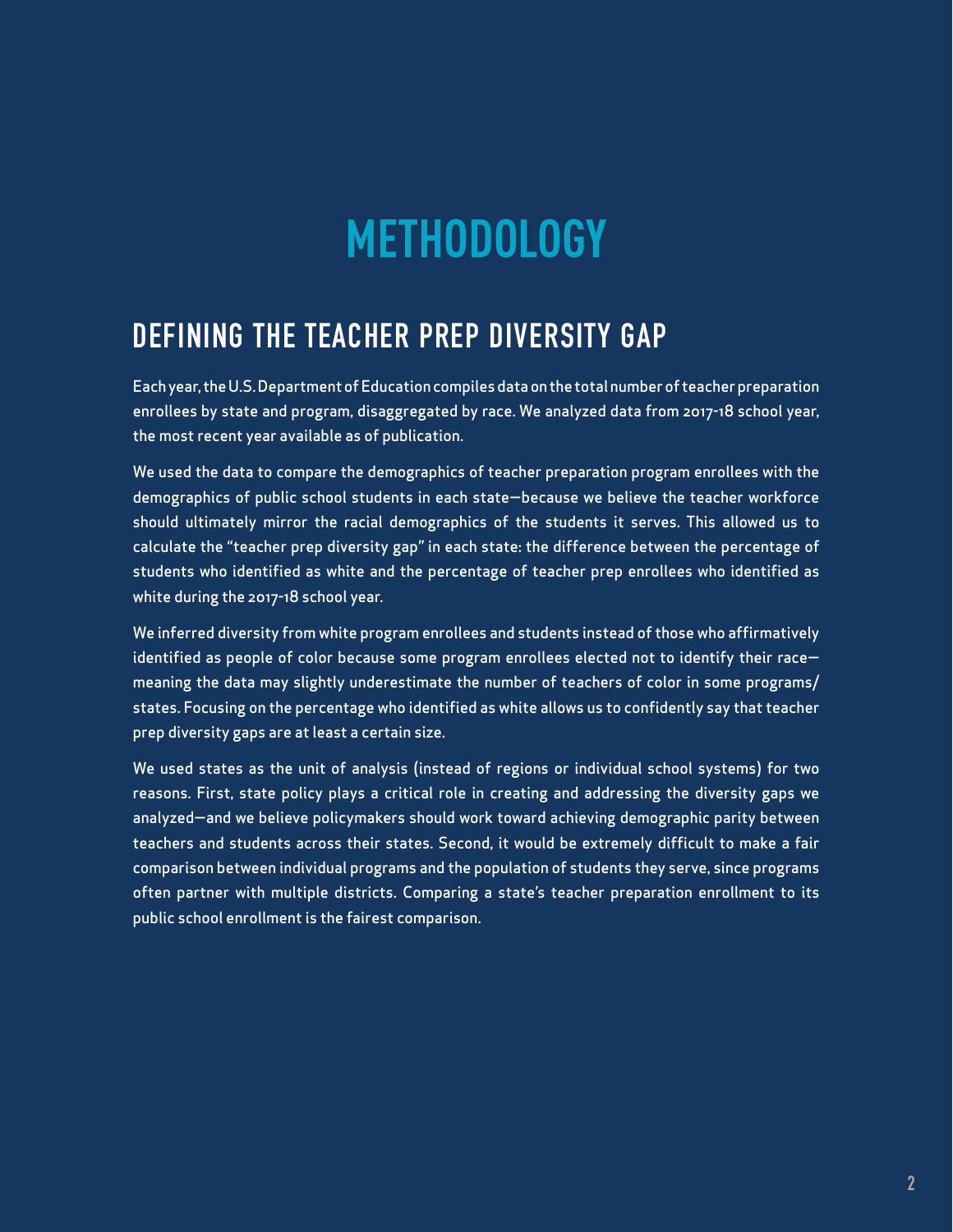# FINDINGS

We found a large teacher prep diversity gap in almost every state. Below the surface of those statewide trends, we also found pockets of notably extreme racial homogeneity—programs where more than 90 percent of enrollees identify as white.



These findings raise as many questions as they answer, so we encourage education leaders and policymakers to analyze the data for their states and find out what's fueling the teacher prep diversity gap locally.

It's worth repeating that the responsibility for these gaps does not rest entirely with teacher preparation programs. But too often, higher education leaders seek to absolve themselves of responsibility for their programs' lack of diversity instead of acknowledging their power to change it. For example, demographics of the undergraduate population at a university certainly influence the demographics of its education school.

But in many cases, education schools are even less diverse than their universities overall. More importantly, they have the power to focus recruitment, financial aid, and other aspects of their programs on the goal of greater diversity regardless. Our findings suggest many preparation programs either don't understand the extent of their racial homogeneity or don't view it as a serious problem—and we're not going to make significant progress on diversifying the teacher workforce until that changes.

# Teacher preparation programs are significantly whiter, on average, than the

In the 50 states and Washington, D.C., enrollees at teacher preparation programs are nearly 64% white, while public school students are 47% white.

# $\begin{array}{|c|c|c|c|c|}\n\hline\n1 & 3 & 3 \\
\hline\n\end{array}$

## Teacher prep diversity gaps exist in almost every state.

public school population.  $\qquad \qquad$  Out of the 50 states and Washington, D.C., 48 have higher percentages of white teacher preparation program enrollees than white public school students. While gaps are larger in some states than others, this is a truly national issue, and warrants national attention.

## The gaps are large in most states.

We found that:

43 states have a teacher prep diversity gap of 10 or more percentage points.

21 states have a gap of 20 or more percentage points.

3 states—Washington, D.C., Mississippi, and Louisiana—have a gap of 30 or more percentage points.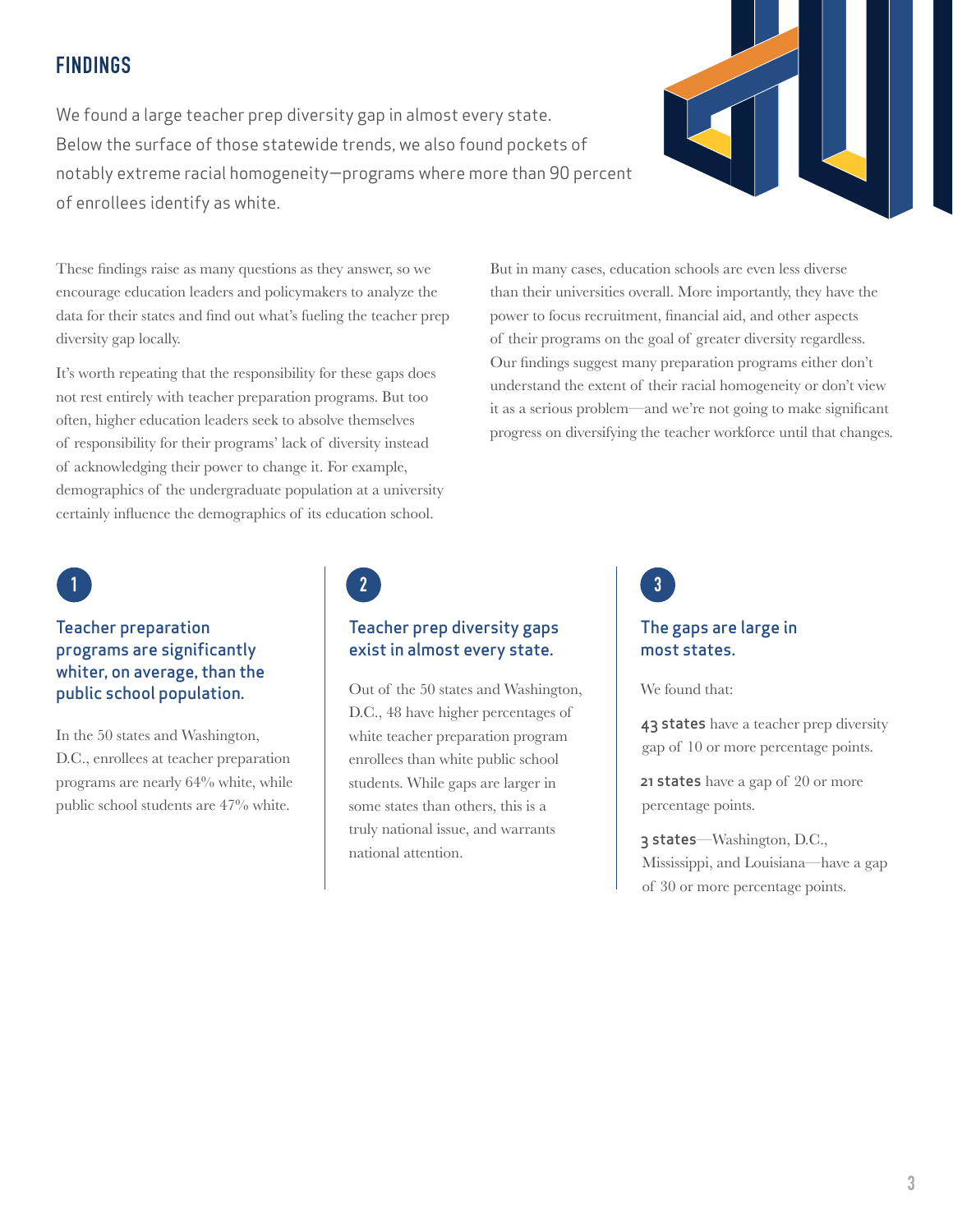# FINDINGS



# 4

## A significant percentage of programs—serving a significant number of future teachers—are more than 90 percent white.

Out of the programs that had enrollees in 2017-18, 455 are more than 90% white. They have 52,195 enrollees—11.4% of total teacher preparation enrollment. Many of these programs are large—in fact, there are 35 programs with enrollment of 400 or more that are at least 90% white.

| <b>State</b> | Program                                 | <b>Total</b><br><b>Enrollment</b> | White<br><b>Enrollment</b> | % White |
|--------------|-----------------------------------------|-----------------------------------|----------------------------|---------|
| Virginia     | James Madison University                | 1171                              | 1055                       | 90.1%   |
| <b>Utah</b>  | <b>Western Governors University</b>     | 1114                              | 1027                       | 92.2%   |
| Michigan     | <b>Central Michigan University</b>      | 958                               | 868                        | 90.6%   |
| Ohio         | <b>Ohio University</b>                  | 930                               | 849                        | 91.3%   |
| Ohio         | <b>Kent State University</b>            | 892                               | 827                        | 92.7%   |
| Wisconsin    | University of Wisconsin - La Crosse     | 883                               | 829                        | 93.9%   |
| Wisconsin    | University of Wisconsin - Stevens Point | 737                               | 689                        | 93.5%   |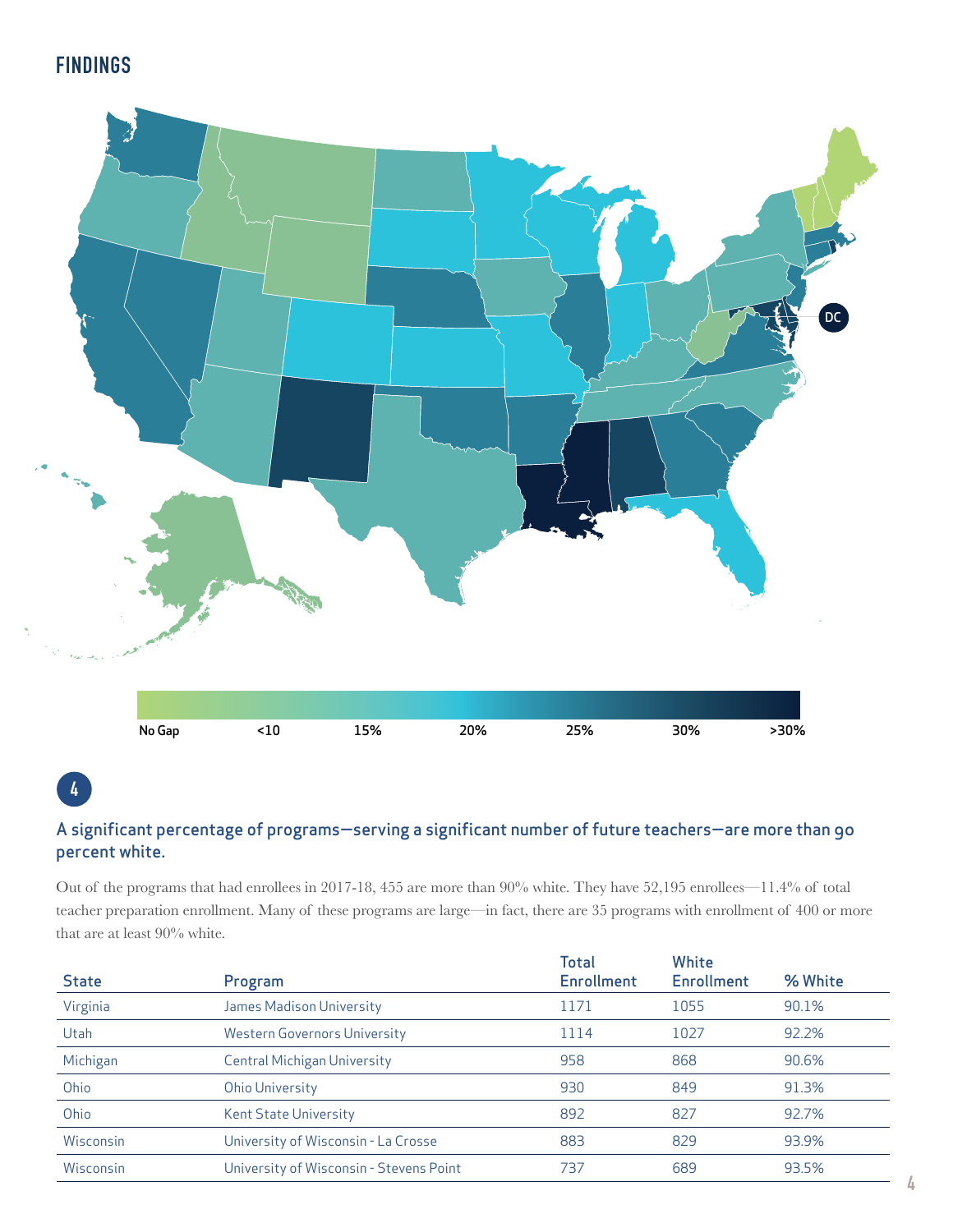# FINDINGS

| <b>State</b>         | Program                                   | <b>Total</b><br><b>Enrollment</b> | White<br><b>Enrollment</b> | % White |
|----------------------|-------------------------------------------|-----------------------------------|----------------------------|---------|
| Wisconsin            | University of Wisconsin - Stout           | 621                               | 586                        | 94.4%   |
| Pennsylvania         | Penn State University - University Park   | 614                               | 553                        | 90.1%   |
| Wisconsin            | University of Wisconsin - Oshkosh         | 601                               | 551                        | 91.7%   |
| Ohio                 | Youngstown State University               | 588                               | 540                        | 91.8%   |
| <b>Utah</b>          | <b>Utah State University</b>              | 573                               | 525                        | 91.6%   |
| Minnesota            | <b>Winona State University</b>            | 566                               | 515                        | 91.0%   |
| Ohio                 | <b>Ashland University</b>                 | 551                               | 496                        | 90.0%   |
| Indiana              | <b>Ball State University</b>              | 532                               | 484                        | 91.0%   |
| Maine                | University of Maine Farmington            | 524                               | 496                        | 94.7%   |
| lowa                 | University of Iowa                        | 505                               | 459                        | 90.9%   |
| <b>Tennessee</b>     | <b>Tennessee Technological University</b> | 501                               | 482                        | 96.2%   |
| Alabama              | University of Alabama - Tuscaloosa        | 498                               | 455                        | 91.4%   |
| <b>West Virginia</b> | West Virginia University - Morgantown     | 496                               | 480                        | 96.8%   |
| Pennsylvania         | Shippensburg University of Pennsylvania   | 487                               | 446                        | 91.6%   |
| Kentucky             | University of the Cumberlands             | 480                               | 437                        | 91.0%   |
| Maine                | University of Maine - Orono               | 468                               | 431                        | 92.1%   |
| Minnesota            | Martin Luther College                     | 463                               | 425                        | 91.8%   |
| South Carolina       | <b>Clemson University</b>                 | 458                               | 420                        | 91.7%   |
| Kentucky             | Eastern Kentucky University               | 447                               | 407                        | 91.1%   |
| North Carolina       | <b>Western Carolina University</b>        | 443                               | 410                        | 92.6%   |
| Indiana              | University of Southern Indiana            | 439                               | 432                        | 98.4%   |
| Minnesota            | Minnesota State - Moorhead                | 430                               | 393                        | 91.4%   |
| Ohio                 | <b>Shawnee State University</b>           | 428                               | 409                        | 95.6%   |
| Kansas               | Fort Hays State University                | 428                               | 388                        | 90.7%   |
| Alabama              | Auburn University Auburn                  | 421                               | 389                        | 92.4%   |
| Utah                 | <b>Weber State University</b>             | 406                               | 385                        | 94.8%   |
| Nebraska             | University of Nebraska - Kearney          | 404                               | 367                        | 90.8%   |
| Mississippi          | Mississippi State University              | 402                               | 368                        | 91.5%   |

5

## Alternative certification programs are significantly more diverse than traditional programs.

There are two general categories of teacher preparation programs. The vast majority of teachers are trained in "traditional" programs, which involve earning a bachelor's or master's degree from a college or university. "Alternative certification" programs such as Relay Graduate School of Education, Teach for America, and TNTP Teaching Fellows—offer teaching credentials outside of the traditional model, and typically cost less and take less time. Alternative programs are significantly more diverse. Traditional programs are 69.6% white, while alternative certification programs are only 46.8% white. While differences in location, size, and other factors between alternative and traditional programs likely explains part of the gap, the data suggest that creating alternative pathways can be a useful tool for states interested in producing more teachers of color.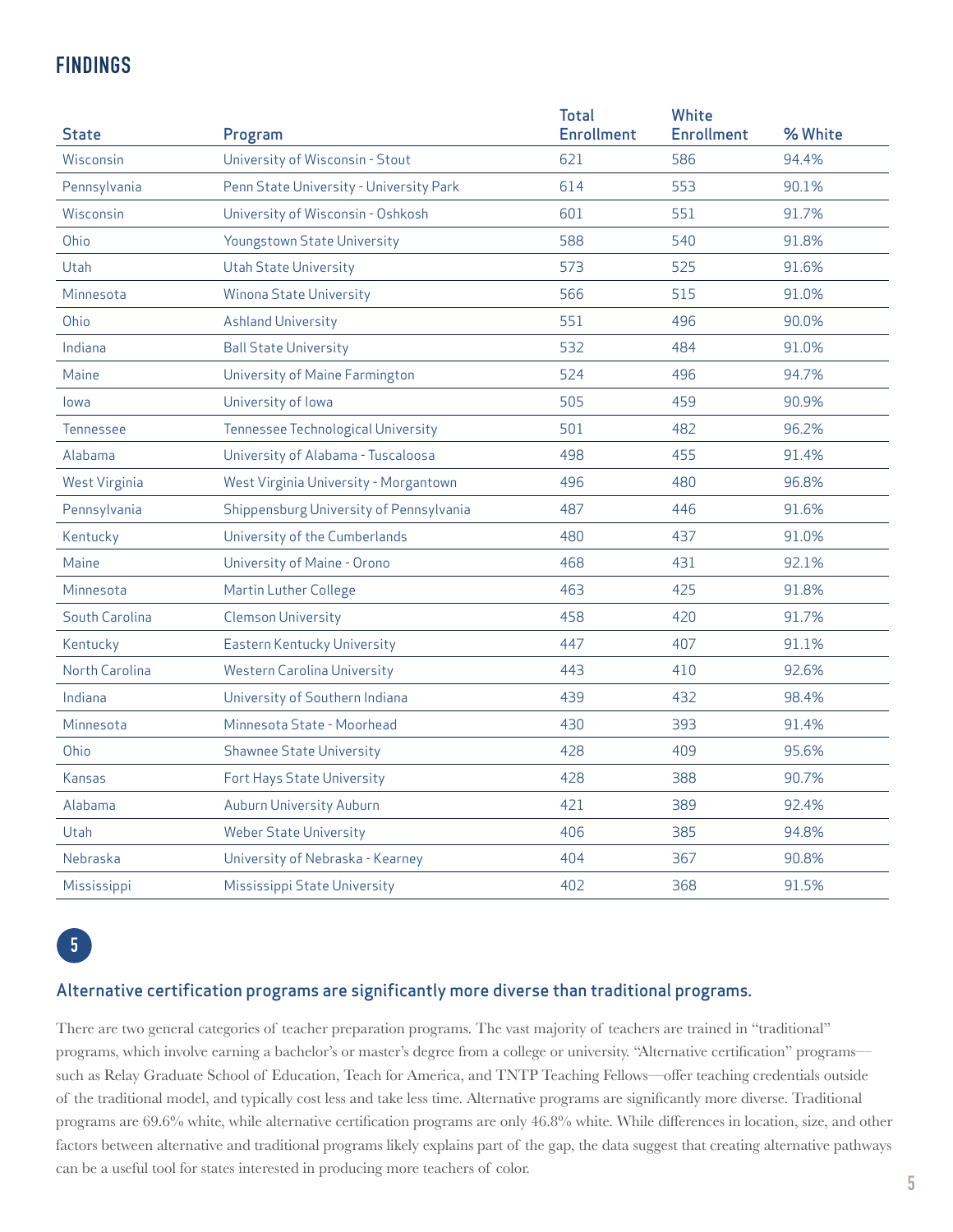# RECOMMENDATIONS

As we've discussed, the lack of diversity in teacher preparation programs is a complex problem that looks different in different states and districts. But there are several steps that any preparation program, school system, or state can take to start closing the teacher prep diversity gap. Many are rooted in our own research and two decades of experience running teacher preparation programs.



# TEACHER PREPARATION PROGRAMS

#### Set and prioritize goals around recruiting candidates of color. 1

The first and most important thing programs can do to improve diversity is something they can do tomorrow: commit to making diversity a top priority. Leaders of programs should be transparent with their entire institution about their goals, and reflect on structures and processes throughout the organization that are helping and hindering diversity. And if any institutions with large teacher prep diversity gaps don't publicly commit to diversity goals, their communities should ask why. For example, if University of Alabama at Tuscaloosa committed to increasing the percentage of enrollees of color to 20% in the next three years and 30% in the next six years, they would produce nearly 500 additional teachers of color. That is achievable—University of Alabama at Birmingham, which is just 55 miles away, has reached that percentage. Prioritize the issue, and the results will follow.

#### Develop recruiting strategies and admissions requirements that increase diversity. 2

Admissions requirements can help teacher preparation programs identify which candidates are likely to be successful teachers. But they also can be biased. Programs should analyze their admissions data to identify and eliminate any requirementssuch as standardized test scores or minimum GPA—that disproportionately exclude candidates of color and lack proven connection to success in the classroom.

Programs can also increase their diversity through intentional strategies that better connect their communities to education and career opportunities. They could build partnerships with local organizations to help recruit talent—for example, by working with high schools with high numbers of graduates of color to build a pipeline for recruitment.

#### Consider financial incentives. 3

In our work, we regularly hear that finances can be a barrier for prospective teachers of color. In addition to tuition, teacher candidates are responsible for paying for certification, testing, transportation to schools, and other costs. Financial incentives can help to make teaching a more viable career for candidates of color, especially when paired with mentoring and other support during the first year in the classroom. TNTP piloted a version of this called the Black Educator Excellence Cohort in several of our teacher preparation programs, and we are pleased with early results.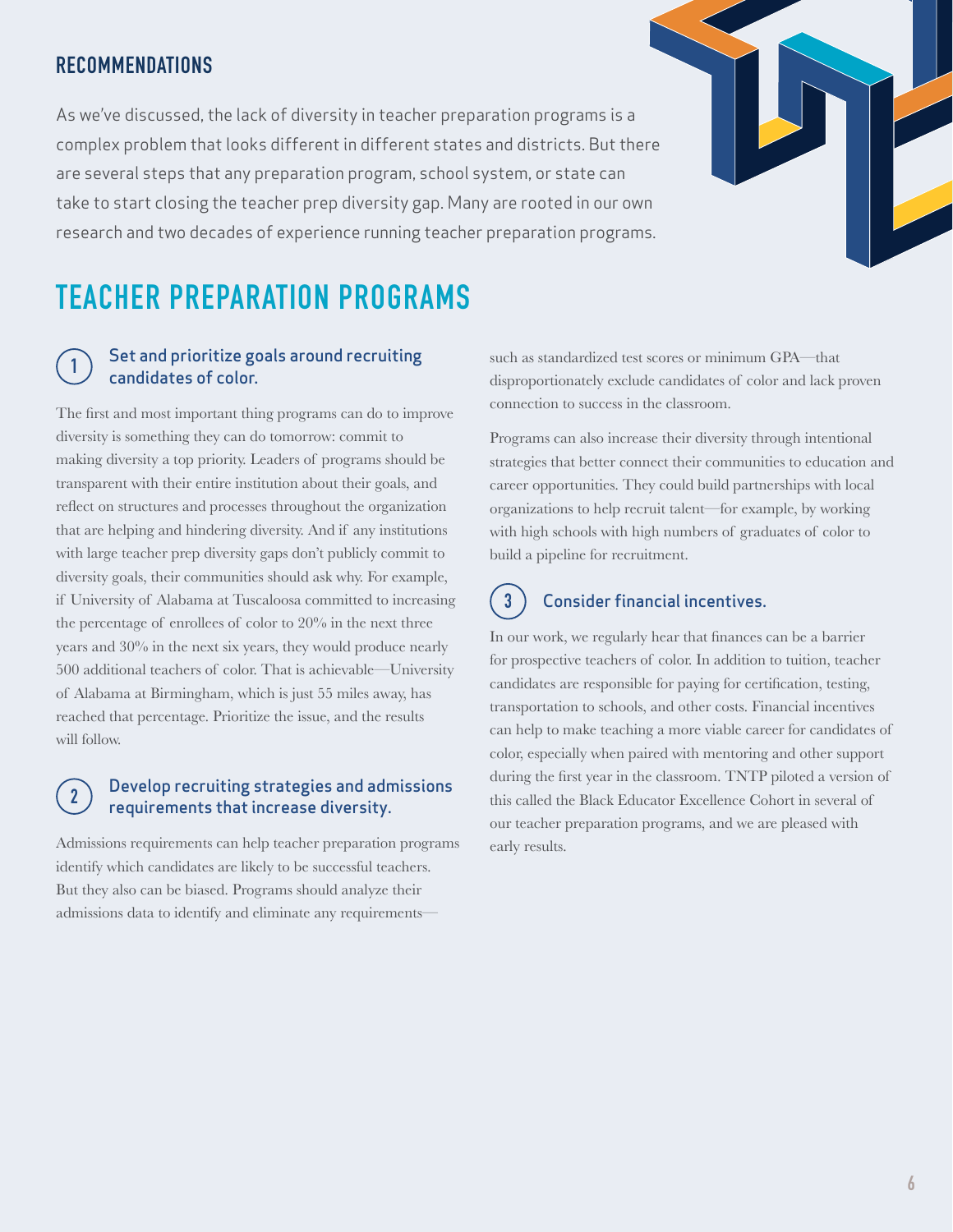## RECOMMENDATIONS

# **DISTRICTS**

## $\overline{1}$  Create partnerships with local teacher  $\overline{3}$ preparation programs.

School districts and teacher preparation programs have a symbiotic relationship. Districts need to hire teachers; teacher preparation programs need student teaching placements and ultimately jobs for their candidates. Districts can work with local programs to set shared goals around teacher diversity, with programs committing to providing more candidates of color and districts committing to hiring them.

#### Consider creating "grow your own" teacher preparation programs. 2

Many districts have started their own teacher preparation programs that can provide pathways to the classroom for candidates of color, including classroom assistants and other paraprofessional positions as opportunities that can support career advancement in teaching. These programs can be tailored to the specific context of the district, which can help new teachers be successful from their first day in the classroom. A recent evaluation of TNTP's work to build in-house teacher preparation programs in three urban districts found that teachers trained through the programs were more racially diverse, at least as effective, and stayed in teaching as long as other first-year teachers.<sup>6</sup>

### Reform personnel policies that hurt teachers of color.

Some district personnel policies can have unintended detrimental effects on teachers of color. For example, using seniority as the primary or sole factor in determining which teachers are laid off due to budget constraints may disproportionately hurt teachers of color, since they often have less experience. This is especially relevant as districts prioritize hiring new teachers of color: without policy reform, budget cuts could reverse progress in diversifying the teacher workforce. Where state law allows, school districts should ensure that their layoff criteria and other policies won't hurt their efforts to retain more teachers of color.

#### Implement policies to help retain teachers of color. 4

Data show that teachers of color leave the classroom at higher rates than their white peers. Districts should prioritize creating school cultures that affirm the racial identity and humanity of teachers color to help encourage them to stay. A recent report from Education Trust and Teach Plus outlines a number of specific strategies.<sup>7</sup>

<sup>6</sup> Kaufman, Julia et al. (2020) Growing Teachers from Within: Implementation, Impact, and Cost of an Alternative Teacher Preparation Program in Three Urban School Districts. RAND Corporation.

 $^7$  Dixon, R.D., Griffin, A.R., & Teoh, M.B. (2019). "If you listen, we will stay: Why teachers of color leave and how to disrupt teacher turnover.", The Education Trust & Teach Plus, Washington DC.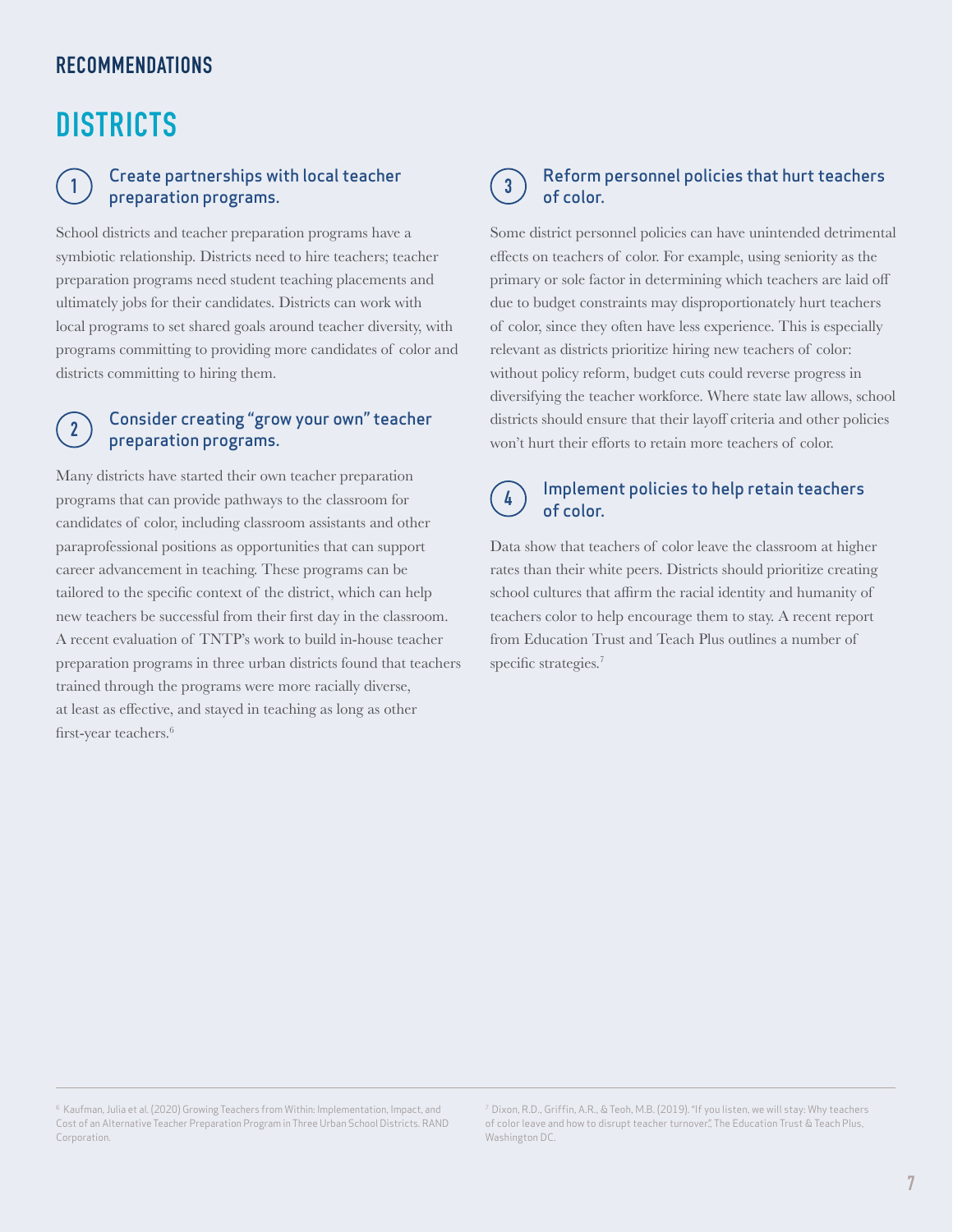# RECOMMENDATIONS

# **STATES**

#### Require that teacher preparation programs set diversity goals and report annual progress. 1

Acknowledging the problem is the first step toward addressing it. States should require transparency from preparation programs about their diversity gaps and clear plans for addressing them. They should set a statewide goal for percentage of teachers (and school leaders) of color by a certain year, and then backwards map to that goal through annual benchmarks. Those annual benchmarks should serve as a baseline for teacher preparation programs.<sup>8</sup>

Beyond the total number of teachers of color they produce, programs should be required to track and report enrollment, matriculation, and completion rates, disaggregated by race and ethnicity. And once these teachers are hired, states should track and report on disaggregated teacher retention and turnover rates.

#### Allow for alternative certification programs.  $\binom{2}{}$

As described above, alternative certification programs are significantly more diverse than traditional programs—and produce teachers who are at least as effective.<sup>9</sup> Yet not all states allow alternative teacher certification. Creating that option and allowing for more high-quality, lower-cost certification pathways can go a long way toward reducing diversity gaps. New pathways into teaching may become especially important as school systems continue to respond to the COVID-19 pandemic: as many students attend school remotely, the definition of "teacher" has expanded to include teachers, child care workers, and other community members. States should monitor their impact on students and explore creating flexible, affordable pathways to teacher certification for them.

#### Eliminate certification requirements that don't have a clear connection to classroom effectiveness. 3

Teacher certification requirements exist to ensure that teachers have the skills they need to help students learn. Yet some certification requirements, such as standardized tests, disproportionately block candidates of color while not always indicating teaching ability.10 Instead of relying so heavily on these tests, states should set clear expectations for what great teaching looks like and ground their certification requirements in whether teachers are actually meeting that bar—primarily using observations and evidence of student learning.

# CONCLUSION

Giving more students access to teachers of color requires changes and commitment across the public education system—but teacher preparation programs have a particularly important role to play. We hope this analysis will encourage education leaders to look into the diversity of teacher preparation programs in their communities and take steps to recruit and train more prospective teachers of color. If you have insights into the teacher prep diversity gap or best practices for closing it from your community, please share them with us.

8 For more information on the role of state policy in promoting teacher diversity, see our recent publication: https://tntp.org/ publications/view/a-strong-foundation

9 Whitford, D.K., Zhang, D. & Katsiyannis, A. Traditional vs. Alternative Teacher Preparation Programs: A Meta-Analysis. J Child Fam Stud 27, 671–685 (2018). https:// doi.org/10.1007/s10826-017-0932-0

10 Aaronson, D., Barrow, L., & Sander, W. (2007). Teachers and student achievement in the Chicago public high schools. Journal of Labor Economics, 25(1), 95–135; Clotfelter, C. T., Ladd, H. F., & Vigdor, J. L. (2006). Teacher-student matching and the assessment of teacher effectiveness. Journal of Human Resources, 41(4), 778–820; Clotfelter, C. T., Ladd, H. F., & Vigdor, J. L. (2007). How and why do teacher credentials matter for student

achievement? (NBER Working Paper No. 12828); Goldhaber, D. (2007). Everyone's doing it, but what does teacher testing tell us about teacher effectiveness? Journal of Human Resources, 42(4), 765–794; Goldhaber, D. & Brewer, D. J. (2000). Does teacher certification matter? High school teacher certification status and student achievement. Educational Evaluation and Policy Analysis, 22(2), 129-145.